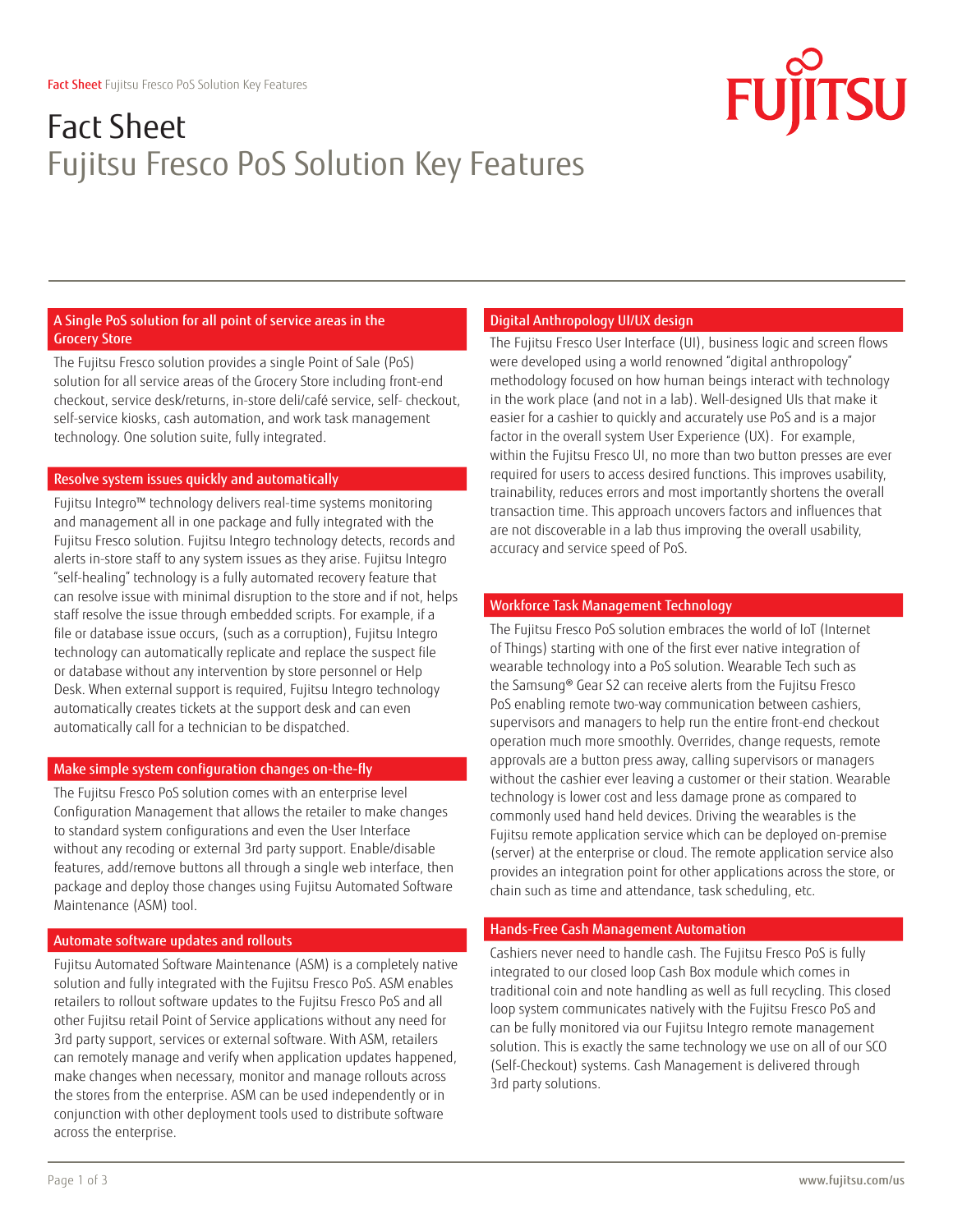#### Pharmacy system integration with the Fujitsu Fresco PoS

Fujitsu Fresco Pharmacy integrates leading pharmacy solutions to a single PoS transaction solution eliminating the need for parallel PoS or redundant PIN entry and signature capture pads. Whether it's OTC or prescription dispensing, Fujitsu Fresco Pharmacy has the interfaces for applying copayments or tracking prescriptions and pickup.

#### Accept EBT Cards and e-WIC Transactions with the Fujitsu Fresco PoS

Electronic Benefit Transfer (EBT), and Women, Infants and Children (WIC)/e-WIC support are essential capabilities included in the Fujitsu Fresco PoS including the ability to mix APL (Authorized Products List) and non APL items with EBT and non-EBT tenders in the same transaction.

#### Secure Payment Processing

The Fujitsu Fresco PoS solution follows an "externalized" encryption and tokenization PoS defense model which completely insulates the Fujitsu Fresco PoS from the 3rd party payment service provider's connections with the PIN pad and the Authorizer's networks. The Fujitsu Fresco internal state objects and credit server passes transaction information only, requests card READs and receives only masked data or tokens and authorization status. The Fujitsu Fresco PoS has no access to PAN or Track 2 data, does not unencrypt PAN, does not accept manual PAN entry or card swipes (all handled externally to the Fujitsu Fresco PoS).

### Fujitsu Fresco connects real-time sales data with the enterprise

Fujitsu Fresco can also be deployed with the Fujitsu StoreCENTER™ centralized store solution, providing a fully integrated and robust suite of customizable PoS back office functions, reports and services. Deployable anywhere from store level, to the enterprise or cloud, the Fujitsu StoreCENTER solution provides real-time access to sales data via any web-browser whether for one store, any stores or all stores chain-wide. The Fuiitsu StoreCENTER solution also provides a single logical interface point for all enterprise system that requires real-time access to store sales data.

#### Customer Loyalty in-house and at your fingertips

Powered by the Fujitsu CustomerCENTER™ CRM Retail Suit, the Fujitsu Fresco PoS provides an enterprise level solution for capturing and managing customer specific information from the store level up to and across the enterprise, website, contact center and a third party API for access.

#### Manage Complex Promotions

The Fujitsu StoreCENTER™ Promotion Manager features the ability to create, maintain and remove promotional events including defining the promotion, applicable product groups, quantities, rules, discounts and time periods.

# Simplified returns drives customer satisfaction and loyalty without exposing the store to fraud

Fully integrated with the Fujitsu Fresco PoS, is Fujitsu ReturnsCENTER™ solution which provides receipt lookup with or without a physical receipt, view original transaction information, capture and report returns "reason codes", confirm correct returned product price when sold, provides controls of return limits based on customer return velocity or dollar amount, tracks returns processing, etc.